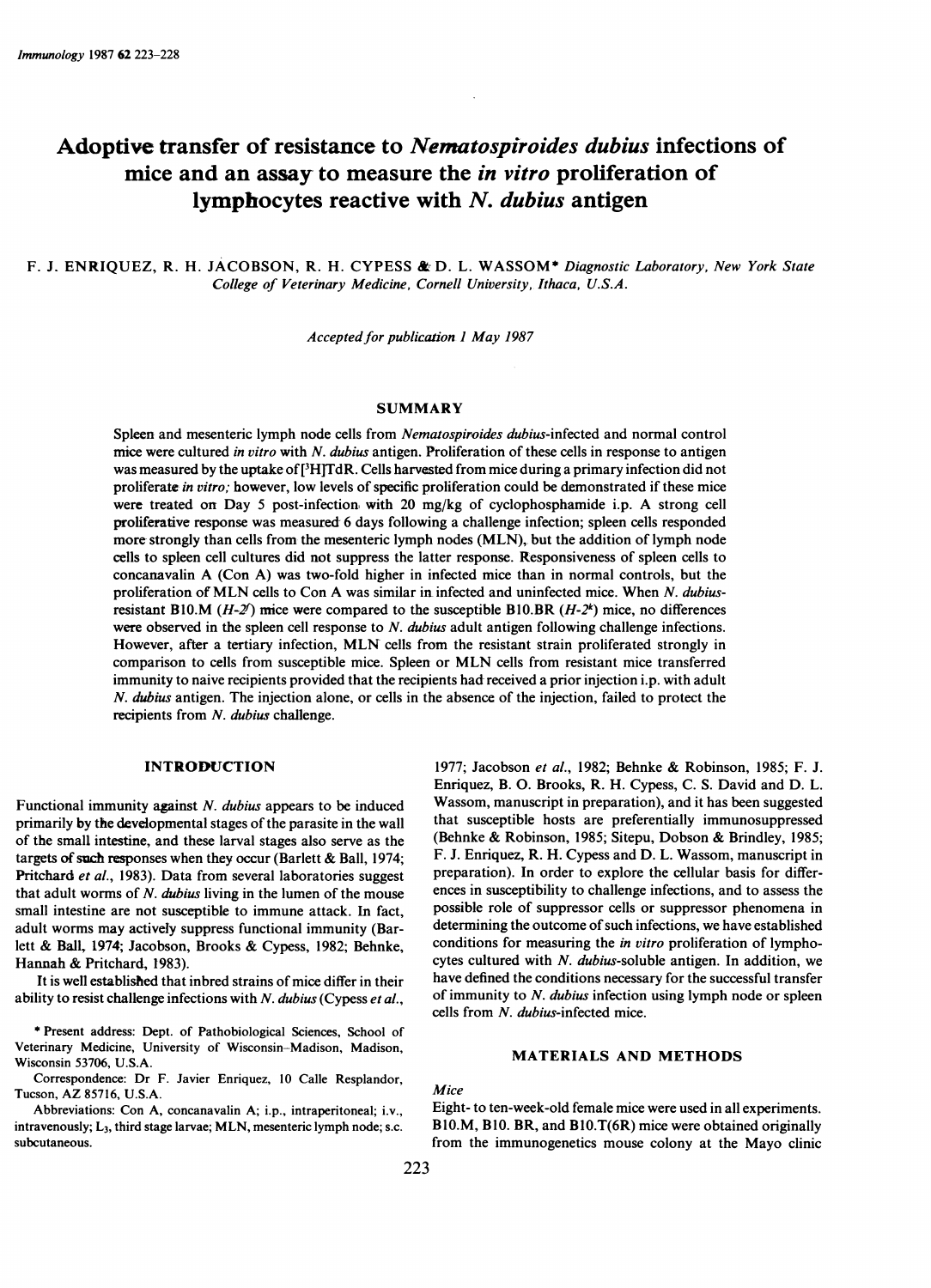(Rochester, MN), and bred and maintained at Cornell University. DBA/lJ mice were purchased from Jackson Laboratories (Bar Harbor, ME).

## Antigen

Third stage larvae  $(L_3)$  used for preparing antigen were recovered from 7-day cultures (F. J. Enriquez, B. 0. Brooks, R. H. Cypess, C. S. David and D. L. Wassom, manuscript in preparation). N. dubius adult worms were recovered from the intestines of infected mice 3 weeks post-infection. The worms were placed in a 15-ml centrifuge tube (Corning, NY) containing sterile PBS (pH 7-2) supplemented with 100 IU/ml of streptomycin and 100 IU/ml of penicillin and washed 10 times by allowing the worms to sediment at  $1g$ . The worms were kept at  $4^\circ$  and ground for 40 min with a teflon-tipped tissue grinder adapted to an homogenizer. The suspension was centrifuged at 40,000  $g$  for 20 min at 4°, and the supernatant was dialysed against three changes of phosphate-buffered saline using a membrane with <sup>a</sup> 5,000 MW exclusion limit (Spectrapore, Spectrum Medical Instruments Inc.). The suspension was centrifuged again at 40,000 g, and the supernatant was assayed for protein concentration using the Bio-Rad (Bio Rad Laboratories, Richmond, CA) procedure using a globulin standard. Antigens were stored at  $-70^{\circ}$  until used.

In preliminary experiments, antigens from  $L_3$  and from adult worms were compared using SDS polyacrylamide gel electrophoresis. All protein bands appearing in the  $L_3$  preparation were represented in the preparation made from adult worms. Furthermore, the  $L_3$  and adult worm antigen preparations each supported comparable levels of proliferation in our cell proliferation assay, and serum from infected mice reacted with each of the antigen preparations when in an ELISA assay. Since adult worm antigen was easier to obtain, we used adult worm antigen to stimulate cultured cells in the assay reported below, even when the infected hosts had never been exposed to adult worms. Antigen prepared from encysted L4 would have been ideal for our experiments but was too difficult to prepare in adequate amounts.

#### In vitro cell proliferation assay (CPA)

The basic protocol for immunization and challenge of mice is outlined in Table 1. Invermectin (Equalan, MSD, Aguet, Barcelona, Puerto Rico) was administered per os (8 mg/kg). Four or six days after either the primary, secondary, or tertiary infection, these mice, as well as uninfected controls, were killed by cervical dislocation, and the mesenteric lymph nodes (MLN) and/or the spleens of each mouse were removed aseptically and placed in  $17 \times 100$  mm tubes (no. 2001; Falcon, Baltimore, MD) containing 5 ml of Hanks' balanced salt solution (HBSS), supplemented with <sup>10</sup> mM/ml of HEPES (no. 380-5630; Gibco, Grand Island, NY), 100 IU/ml penicillin and 100  $\mu$ g/ml streptomycin (Gibco), <sup>30</sup> mg/l of DNASE (Sigma, St Louis, MO), and 2% horse serum (Gibco). The tissues were gently disrupted with a teflon-tipped tissue grinder (Wheaton, NY), and after a few min, when the debris had settled to the bottom of the tube, the cells in the supernatant were aspirated with a Pasteur pipette, transferred into a 15-ml centrifuge tube (Corning no. 25311) and spun at 400 g for 5 min at  $4^\circ$ . The supernatant was discarded and the cells were briefly resuspended in 2 ml of ammonium chloride buffer (NH<sub>4</sub>Cl 8.19 mg/ml, KHCO<sub>3</sub> 1 mg/ ml, and EDTA 0-037 mg/ml in distilled water) to lyse erythrocytes, and washed twice as described before. The cells were then resuspended in 2 ml of cell culture media (CCM) [RPMI-1640 (Gibco) containing 2 mM/ml glutamine (Gibco), 100 IU/ml penicillin, 100  $\mu$ g/ml streptomycin, 10 mm/ml HEPES buffer,  $3 \times 10^{-7}$  M/ml 2-mercaptoeptanol (Sigma), and 5% horse serum (Gibco)]. Viable cells (trypan blue dye exclusion) at a concentration of  $4 \times 10^5/100$  µl of CCM were placed into wells of flatbottomed 96-well sterile microtitre plates (no. 3596; Costar, Cambridge, MA). Cells were cultured with 5  $\mu$ g of concanavalin A (Con A) (Sigma) in 100  $\mu$ l of serum-free CCM, or with 100  $\mu$ l of N. dubius adult worm or  $L_3$  antigen (Ag), at concentrations of 25, 50, and 100  $\mu$ g/ml. Control wells contained culture medium alone. After 2 days (Con A-stimulated cells) or 5 days of culture (N. dubius Ag-stimulated cells), 10  $\mu$ l of [<sup>3</sup>H]TdR (Research Products International) in HBSS at 160  $\mu$ Ci/ml was added to each well. Twenty-four hours later, the cells were harvested (Microharvester, Otto Hiller Co., Madison, WI) on to filter paper discs (Glass fibre strips nos 7735-10021; Bellco, Vineland, NJ) and dried for at least 24 hr. The discs were punched individually into  $13 \times 57$  mm vials (Wheaton no. 225402) and 3 ml of scintillation fluid (Fisher 50-X-2; Fisher Scientific Co., Louisville, KY) were added to each vial. Disintegrations per min were determined using a Beckman LS 7000 scintillation counter (Beckman Instruments, Fullerton, MA). Results were expressed as the change in c.p.m.  $(\Delta$  c.p.m.), calculated by subtracting the average count of non-stimulated control cultures from that of stimulated cultures of each sample. Cells from uninfected mice did not proliferate when cultured in vitro with either  $L_3$  or adult worm *N. dubius* antigen preparations.

Cyclophosphamide (Cytoxan, Bristol-Meyers, Syracuse, NY) was given at a dose of 20 mg/Kg intraperitoneally (i.p.) in PBS.

#### Cell transfer experiments

Cells were prepared from infected or uninfected donors as outlined above for the CPA. They were pooled and washed one additional time at 400 g for 5 min at  $4^{\circ}$ , prior to resuspension in sterile PBS (pH 7.2) at  $5 \times 10^7$  cells/ml. Each recipient of cells was injected with at least  $1 \times 10^7$  cells intravenously (i.v.) in 200  $\mu$ . Twenty-four hours after the cell transfer, recipient mice received an i.p. injection of 100  $\mu$ g of N. dubius adult worm extract in Complete Freund's Adjuvant (FCA). Seven days after the antigen boost, mice were challenged with  $100 L<sub>3</sub>$  and the adult worms were counted 21 days later.

#### **Statistics**

The non-parametric Mann-Whitney Rank Sum test was used to analyse results of the adult worm counts. A Student's t-test was used to analyse the cell proliferation data (Snedecor & Cochran, 1980). P values  $< 0.05$  were considered significant.

#### RESULTS

## Antigen-specific proliferation of spleen and mesenteric lymph node cells

B1O.T (6R) mice were divided into four groups of four mice each; two of these groups received a primary N. dubius infection and the other two groups remained uninfected. One group of infected mice and their uninfected controls were injected i.p. with cyclophosphamide (20 mg/kg) on Day <sup>5</sup> post-infection; the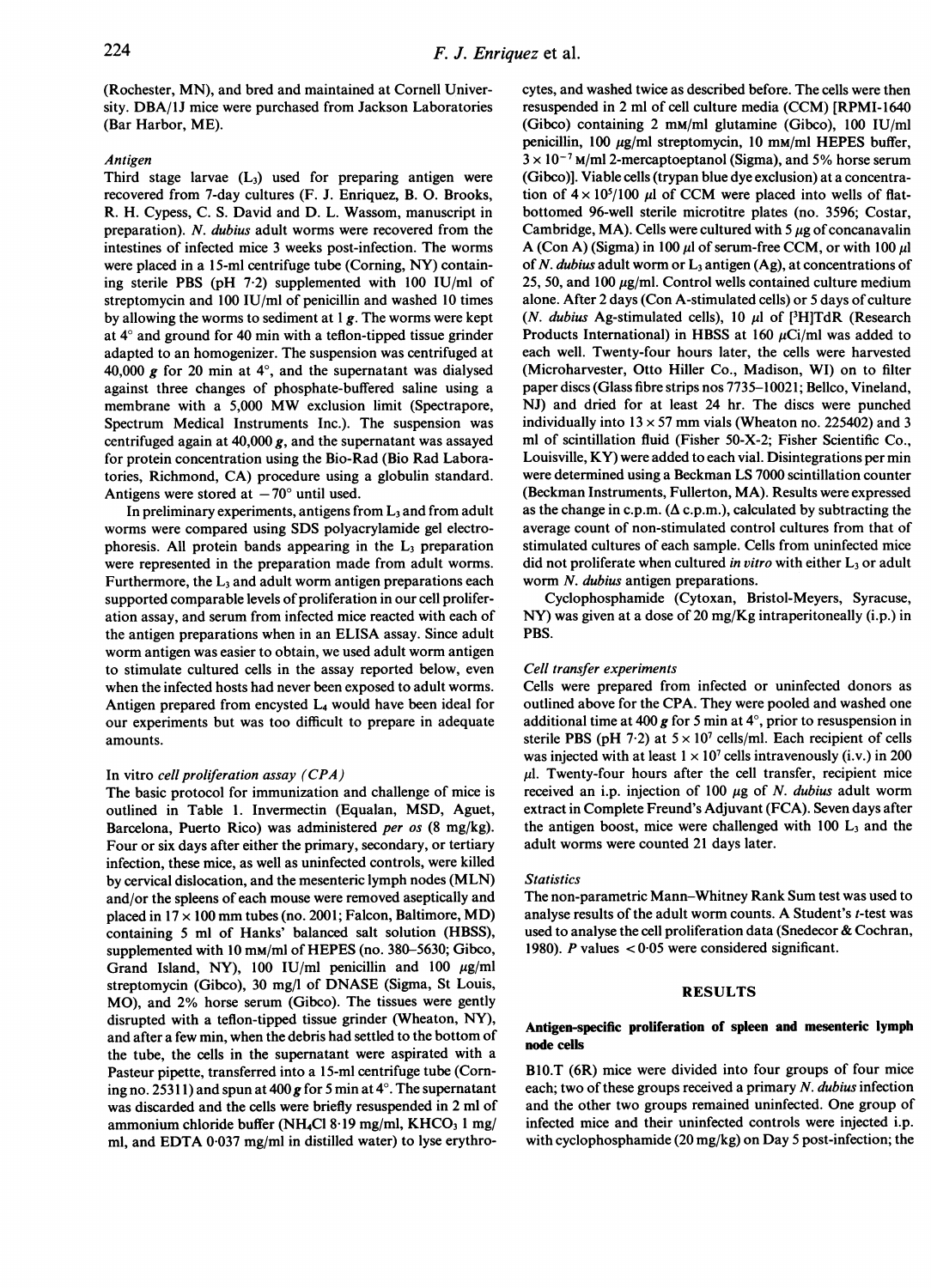Table 1. Experimental design for N. dubius infections

|                  |   | Dav |            |  |                                                                      |    |         |
|------------------|---|-----|------------|--|----------------------------------------------------------------------|----|---------|
|                  | 0 | 6.  | $10 \t 16$ |  | 20                                                                   | 24 | 26      |
| Uninfected       |   |     |            |  |                                                                      |    | CPA CPA |
| First infection  |   |     |            |  | $Px$ 100 $L_3$ CPA CPA                                               |    |         |
| Second infection |   |     |            |  | Px $50 L_3$ Px $100 L_3$ CPA CPA                                     |    |         |
| Third infection  |   |     |            |  | 50 L <sub>3</sub> Px 50 L <sub>3</sub> Px 100 L <sub>3</sub> CPA CPA |    |         |

 $Px = i$ vermectin *per os*.



Figure 1. Effect of treatment with low dose (20 mg/kg) cyclophosphamide on the *in vitro* proliferation of MLN cells cultured with 100  $\mu$ g/ml of adult N. dubius Ag 6 days after a N. dubius primary infection  $(n=4)$ B1O.T(6R) mice per group). Cultures were pulsed 5 days postincubation.

other infected group and their uninfected controls received an i.p. injection of saline solution. Six days post-infection, the MLN cells of all four groups were cultured in vitro with adult N. dubius antigen. As shown in Fig. 1, only cells from infected mice receiving the cyclophosphamide injection proliferated in vitro.

Because we could not demonstrate antigen-specific proliferation following an unmodified (i.e. non-cyclophosphamide treatment) first infection, we compared MLN and spleen cells from B10.T (6R) mice 4, 6, or 8 days following a second  $N$ . dubius infection. In addition, we compared the response of spleen cells to the response of MLN cells, and pulsed the in vitro cultures after either 3, 4 or <sup>5</sup> days of culture (on Day 4 only for 8 day infections). No proliferation was evident on Day 4 postsecond infection (Fig. 2a). On Day 6 post-second infection <sup>a</sup> moderate spleen cell response  $(P < 0.001)$  was observed in cells cultured 4, 5 and 6 days in vitro prior to the addition of [3H]TdR (Fig. 2b). By Day <sup>8</sup> post-infection no proliferation was observed for either population of cells (data not shown).

Next, we examined the ability of MLN cells and spleen cells from infected and control mice to proliferate in vitro when cultured with Con A. BIO.T (6R) mice, four per group, were primed with 50  $L_3$  on Day 0, treated with ivermectin on Day 14, and challenged with 80  $L_3$  on Day 45. Six days later MLN cells and spleen cells were harvested from these mice, single cell suspensions prepared, and cells were cultured in the presence of Con A. The strength of the Con A-induced response was similar for MLN cells and spleen cells harvested from uninfected mice (Table 2). In addition, the response of MLN cells from infected

mice resembled the response of cells from uninfected controls. However, spleen cells from infected mice responded more strongly to Con A than did cells from controls, suggesting that these cells may be highly activated.

All the experiments reported above were conducted in B10.T (6R) mice, a strain known to be quite susceptible to challenge infection with  $N$ . dubius (F. J. Enriquez, B. O. Brooks, R. H. Cypess, C. S. David and D. L. Wassom, manuscript in preparation). Therefore, we compared the responses of cells taken from B10.M  $(H-2<sup>f</sup>)$  and B10.BR  $(H-2<sup>k</sup>)$  mice, resistant and susceptible H-2 congenic strains, respectively (F. J. Enriquez, B. 0. Brooks, R. H. Cypess, C. S. David and D. L. Wassom, manuscript in preparation), six days following either a primary, secondary, or tertiary infection (Table 1). Consistent with earlier results, spleen cells responded more strongly than MLN cells following a secondary infection in both strains  $(P < 0.05)$ (Fig. 3). However, MLN cells from the resistant BIO.M mice responded strongly following the third infection, a response not observed for cells harvested from the susceptible BlO.BR mice  $(P < 0.05)$ . These results prompted us to explore the possibility that suppressor cells, localized in the gut-associated lymphoid tissue (GALT) were preferentially induced in the susceptible strains. In an attempt to demonstrate the presence of such suppressor cells we cultured spleen cells from secondarilyinfected B10.T( $6R$ ) mice with increasing numbers ( $10^2$ ,  $10^3$ ,  $10^4$ , and  $4 \times 10^4$ ) of their own MLN cells at a total number of  $4 \times 10^5$ cells/well. As shown in Table 3, the response of spleen cells was unaltered by the addition of MLN cells at all antigen and cell concentrations tested.

#### Adoptive transfer of immunity

Pulsing day:  $1.33$ 

or 5 days post-culture.

Spleen or MLN cells from multiply infected BIO.M mice (Table 1) or from uninfected controls were injected intravenously  $(1 \times 10^7 \text{ cells/mouse})$  into previously uninfected syngeneic recipients. Because early attempts to transfer immunity to  $N$ . dubius with cells alone had been unsuccessful in our laboratory, we



Figure 2. Cell proliferation after a secondary N. dubius infection in presence of adult worm antigen. The cells were harvested from mice  $(n=4$  per group) (a) 4 days post-challenge infection, or (b) 6 days postchallenge infection. The cultures were pulsed with  $[{}^{3}H]TdR$  at either 3, 4,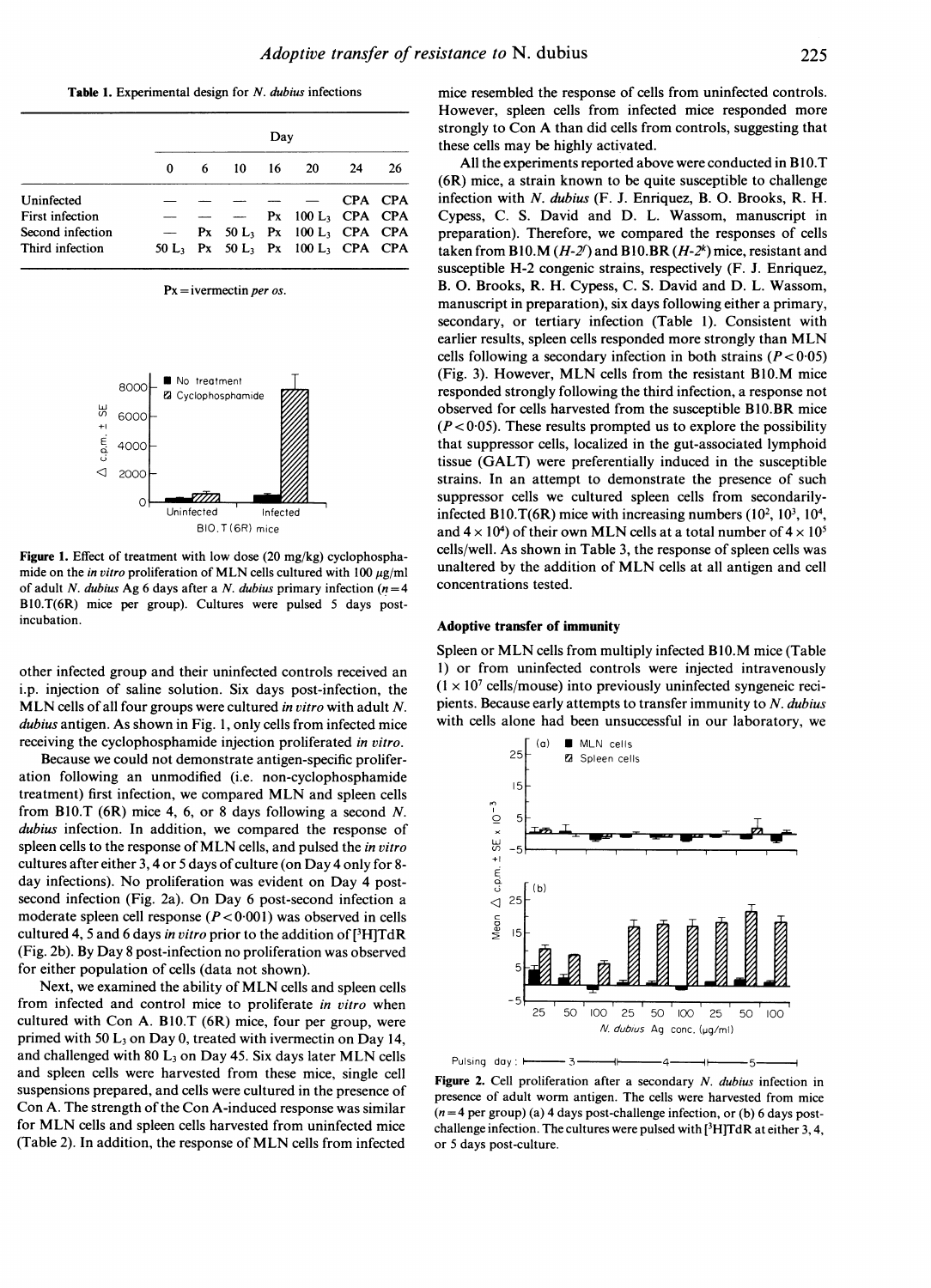Table 2. [<sup>3</sup>H]Thymidine incorporation of cells from uninfected and secondarily infected mice cultured in presence of Con  $A^*$ 

|                        | Mean $\Delta$ c.p.m. $\pm$ SE $\times$ 10 <sup>-3</sup> |                                    |  |  |
|------------------------|---------------------------------------------------------|------------------------------------|--|--|
|                        | <b>MLN</b> cells                                        | Spleen cells                       |  |  |
| Uninfected<br>Infected | $84.0 + 18.5$<br>$103.0 + 16.5$                         | $122.3 \pm 52.5$<br>$217.7 + 18.8$ |  |  |

\* B10.T(6R) mice  $(n=4$  per treatment). Cultures were pulsed 48 hr post-incubation. t Significantly different from the other treatments  $(P < 0.05)$ .



Figure 3. Proliferation of MLN cells and spleen cells of B1O.BR and B10.M mice in presence of 100  $\mu$ g/ml adult worm antigen. C.p.m. shown for uninfected controls or 6 days post-primary, secondary, or tertiary N. dubius infection. The cultures were pulsed with  $[3H]TdR$  5 days postculture.

Table 3. Influence of increasing numbers of MLN cells on spleen cell cultures\*

| $AgConc. \mu g/ml$ | Mean $\Delta$ c.p.m. $\pm$ SE $\times$ 10 <sup>-3</sup> |                 |                 |                 |  |  |  |
|--------------------|---------------------------------------------------------|-----------------|-----------------|-----------------|--|--|--|
|                    | Number of MLN cells/ml per well                         |                 |                 |                 |  |  |  |
|                    | 10 <sup>3</sup>                                         | 10 <sup>4</sup> | 10 <sup>5</sup> | $4 \times 10^5$ |  |  |  |
| 25                 | $20.3 + 4.3$                                            | $18.8 + 3.5$    | $20.7 + 4.1$    | $20.8 + 3.3$    |  |  |  |
| 50                 | $32 \cdot 1 + 8 \cdot 0$                                | $29.6 + 7.0$    | $33.7 + 5.6$    | $32.9 + 5.8$    |  |  |  |
| 100                | $44.0 + 6.5$                                            | $47.6 + 7.1$    | $46.0 + 7.2$    | $37.8 + 8.6$    |  |  |  |

\* B10.T(6R) mice  $(n=4$  per group).

Table 4. Adoptive cell transfer of resistance to N. dubius with Ag boost in BlO.M mice

| Transferred cells* |    | <b>Boost</b> |        |                               |          |
|--------------------|----|--------------|--------|-------------------------------|----------|
|                    | Ag | FCA          | Ag/FCA | Mean % of<br>control $\pm$ SE |          |
| Normal Spleen      |    |              |        | 118.6                         | $17 - 1$ |
| Normal Spleen      |    |              |        | $112 - 4$                     | $1-7$    |
| Normal MLN         |    |              |        | 115.5                         | 8.7      |
| Immune MLN         |    |              |        | $111-4$                       | $11-2$   |
| <b>Immune MLN</b>  |    |              |        | 87.2                          | $17-6$   |
| <b>Immune MLN</b>  |    |              |        | 29.4                          | $6.4$ †  |
| Immune spleen      |    |              | ┿      | 23.3                          | $6.7$ t  |
| Immune MLN/spleen  |    |              | ┿      | 7.8                           | $7.8 +$  |
|                    |    |              |        | $96 - 4$                      | $17 - 7$ |
|                    |    |              |        | 98.8                          | 15.5     |
|                    |    |              |        | 111.6                         | 8.8      |

 $* 1 \times 10^7$  cells i.v.

 $\dagger$  Significantly different from control ( $P < 0.05$ )

injected mice with 100  $\mu$ g of N. dubius Ag i.p. in FCA 24 hr following the cell transfer. Cells from uninfected mice were unable to transfer resistance (Table 4). However, either MLN cells or spleen cells from immunized mice, in conjunction with an antigen boost, protected recipients to a significant degree  $(P < 0.05)$ . Immune cells alone, or the antigen boost in the absence of cells, had no effect.

## DISCUSSION

Primary infections with N. dubius are rejected slowly by mice and it has been suggested that such mice have suppressed immune responses (Pritchard et al., 1983; Ali & Behnke, 1984a). Evidence for parasite-induced immunosuppression comes from studies showing that infected hosts respond poorly to heterologous antigens or mitogens (Shimp, Crandall & Crandall, 1975; Price & Turner, 1983; Ali & Behnke, 1984b; Losson, Lloyd & Soulsby, 1985) and may not respond normally to infection with other parasites (Chowaniec, Wescott & Congdon, 1972; Jenkins, 1975; Jenkins & Behnke, 1977; Hopkins, 1980; Behnke, Wakelin & Wilson, 1978; Bottjer, Hirsh & Slonka, 1978; Hagan & Wakelin, 1982). We found it difficult to demonstrate N. dubius antigen-specific proliferation of lymphocytes during primary infection, although some proliferation was evident in mice treated with low doses of cyclophosphamide, a treatment reported to preferentially abrogate suppressor cell activity. We demonstrated N. dubius-specific lymphocyte proliferation following challenge infections, but here too the response of cells from the MLN was not augmented when compared to cells from the spleen. If suppressor cells are induced in the GALT and the effects of these cells are localized in the gut, responses of MLN cells may be depressed in comparison to cells from peripheral sites. We were unable, however, to suppress the spleen cell response by adding MLN cells to spleen cell cultures.

Spleen cell-proliferative responses to N. dubius Ag were augmented in both resistant and susceptible strains of mice experiencing secondary or tertiary infections (Fig. 3). However, following <sup>a</sup> tertiary infection, the proliferation of MLN cells from susceptible mice was significantly reduced when compared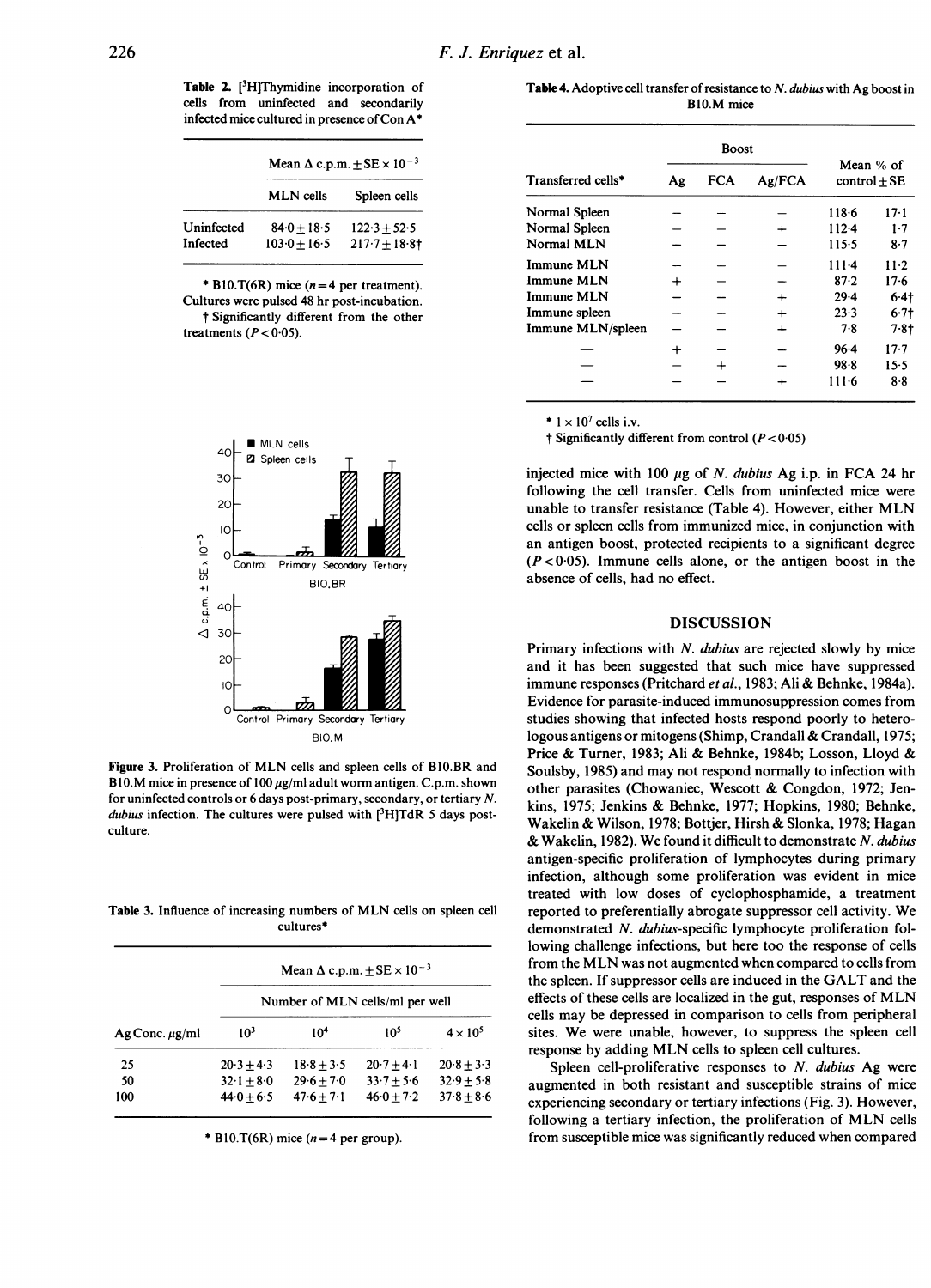to the response of MLN cells from resistant mice. This observation supports the hypothesis that the immune response occurring in the gut may be more easily suppressed in susceptible than in resistant strains of mice. We have shown that susceptible strains of mice will resist  $N$ . dubius challenge if they are first immunized via infections which are terminated before adult worms emerge into the gut lumen (6-day abbreviated immunizing infection). Thus, adult worms living in the gut lumen may actively suppress an otherwise functional response (F. J. Enriquez, R. H. Cypess and D. L. Wassom, manuscript in preparation). This may have been responsible for the lack of proliferation of both spleen cells and MLN cells on Day <sup>8</sup> following challenge of B1O.T(6R) mice. In all the other experiments reported herein, the cell populations studied were harvested from mice which had never been exposed to adult worms (priming infections were always terminated with ivermectin 6 days post-infection). Therefore, if the proliferative response of MLN cells was actively suppressed in susceptible mice, larval worms as well as adult worms may be responsible for this suppression.

Transfer of immunity to N. dubius using lymphocytes from immunized hosts has been difficult to accomplish. Cypess (1970) suggested that transfer of some protection occurred using spleen cells from mice immunized with 4000 ex-sheathed larvae. Dobson & Owen (1978) reported transfer of resistance with immune MLN cells but such resistance, although statistically significant, was minimal. Behnke & Parish (1981) were unable to transfer protection using cells alone but could protect mice against challenge with irradiated larvae by injecting recipients with cells plus serum from immune donors. However, because the challenge infection consisted of irradiated larvae, a significant variable was added to the system which does not necessarily allow extrapolation to effector mechanisms associated with a normal larval challenge.

In preliminary studies we found that resistance could be transferred with cells from immune donors if recipients were also injected with worm extract in adjuvant, either FCA or Alum (unpublished observations). The levels of resistance transferred varied from experiment to experiment and in some cases resistance could not be demonstrated in cell recipients. The present studies suffered from some inter-experiment variability. However, the data herein represent an effect seen repeatedly, albeit one which is difficult to reproduce consistently. In these studies, cells alone had no effect. It is known that the transfer of cells to naive recipients may induce suppression such that the effects of the transferred cells are not manifested (Hagan & Wakelin, 1982). MLN from mice concurrently infected with Trichinella spiralis and N. dubius failed to transfer immunity to T. spiralis, in contrast to a successful transfer of resistance from mice infected with Trichinella alone; in addition, the blast transformation in the presence of  $T$ . spiralis Ag of cells obtained from  $T$ . spiralis-infected mice was depleted when the mice were concurrently infected with N. dubius (Hagan & Wakelin, 1982). It is possible that in the  $N$ . *dubius* system, the antigen boost serves to prime the system in such a way that preferential stimulation of protective rather than suppressive effectors occurs. At present however, we do not know why the antigen boost is required. However, having characterized an adoptive transfer protocol which allows resistance to be transferred with cells in the absence of serum, it should now be possible to identify and characterize the subpopulations of cells responsible

for the observed effect. This can be achieved by selectively eliminating subpopulations of cells prior to the transfer using monoclonal antibodies specific for the cell-surface antigens which correlate with the functional characteristics of these cells. Such studies can be confirmed by Ag-specific in vitro proliferation of cells which have been subjected to the same monoclonal antibody treatment. Regarding this, preliminary studies suggest that T cells bearing the Ly  $1+2^-$  and either the Ly  $1-2^+$  or Ly  $123<sup>+</sup>$  phenotypes are required for successful in vitro proliferation or adoptive transfer to occur. Further characterization of the cells which participate in these reactions is required before conclusions can be drawn regarding which cells regulate and effect the anti-parasite response.

## ACKNOWLEDGMENT

This work was supported in part by NIH grant no. AI-18302.

## REFERENCES

- ALU N.M.H. & BEHNKE J.M. (1984a) Non-specific immunodepression by larval and adult Nematospiroides dubius. Prasitology, 88, 153.
- ALU N.M.H. & BEHNKE J.M. (1984b) Non-specific immunodepression by Nematospiroides dubius of concurrent responses to oxazolone and lipopolysaccharide. J. Helminthol. 58, 301.
- BARLETT A. & BALL P.A.J. (1974) The immune response of the mouse to larvae and adults of Nematospiroides dubius. Intl. J. Parasitol. 4, 463.
- BEHNKE J.M., HANNAH J. & PRITCHARD D.I. (1983) Nematospiroides dubius in the mouse: evidence that adult worms depress the expression of homologous immunity. Parasite Immunol. 5, 397.
- BEHNKE J.M. & PARISH H.A. (1981) Transfer of immunity to Nematospiroides dubius: co-operation between lymphoid cells and antibodies in mediating worm expulsion. Parasite Immunol. 3, 249.
- BEHNKE J.M. & ROBINSON M. (1985) Genetic control of immunity to Nematospiroides dubius: a 9-day abbreviated immunising regime which separates weak and strong responder strains of mice. Parasite Immunol. 7, 235.
- BEHNKE J.M., WAKELIN D. & WILSON M. (1978) Trichinella spiralis: delayed rejection in mice concurrently infected with Nematospiroides dubius. Exp. Parasitol. 46, 121.
- BOTTJER K.P., HIRSH D.C. & SLONKA G.F. (1978) Nematospiroides dubius as a vector for Salmonella typhimurium. Am. J. Vet. Res. 39, 151.
- CHOWANIEC W., WEscoTT R.B. & CONGDON L.L. (1972) Interaction of Nematospiroides dubius and influenza virus in mice. Exp. Parasitol. 32, 33.
- CYPESS R.H. (1970) Demonstration of immunity to Nematospiroides dubius in recipient mice given spleen cells. J. Parasitol. 56, 199.
- CYPESS R.H., LUCIA H.L., ZIDIAN J.L. & RIVERA-ORTIZ C.I. (1977) Heligmosomoides polygyrus. temporal, spatial, and morphological population characteristics in  $LAF<sub>1</sub>/J$  mice. Exp. Parasitol. 42, 34.
- DOBSON C. & OWEN M.E. (1978) Effect of host sex on passive immunity in mice infected with Nematospiroides dubius. Intl. J. Parasitol. 8, 359.
- HAGAN P. & WAKELIN D. (1982) Nematospiroides dubius. effect of infection on lymphocyte responses to Trichinella spiralis in mice.  $Exp$ . Parasitol. 54, 157.
- HOPKINS C.A. (1980) Immunity to Hymenolepis diminuta. In: Biology of the tapeworm, Hymenolepis diminuta (ed. H. Arai), p. 551. New York Academic Press, New York.
- JACOBSON R.H., BROOKS B.O. & CYPESS R.H. (1982) Immunity to Nematospiroides dubius: parasite stages responsible for and subject to resistance in high responder ( $LAF<sub>1</sub>/J$ ) mice. *J. Parasitol.* 68, 1053.